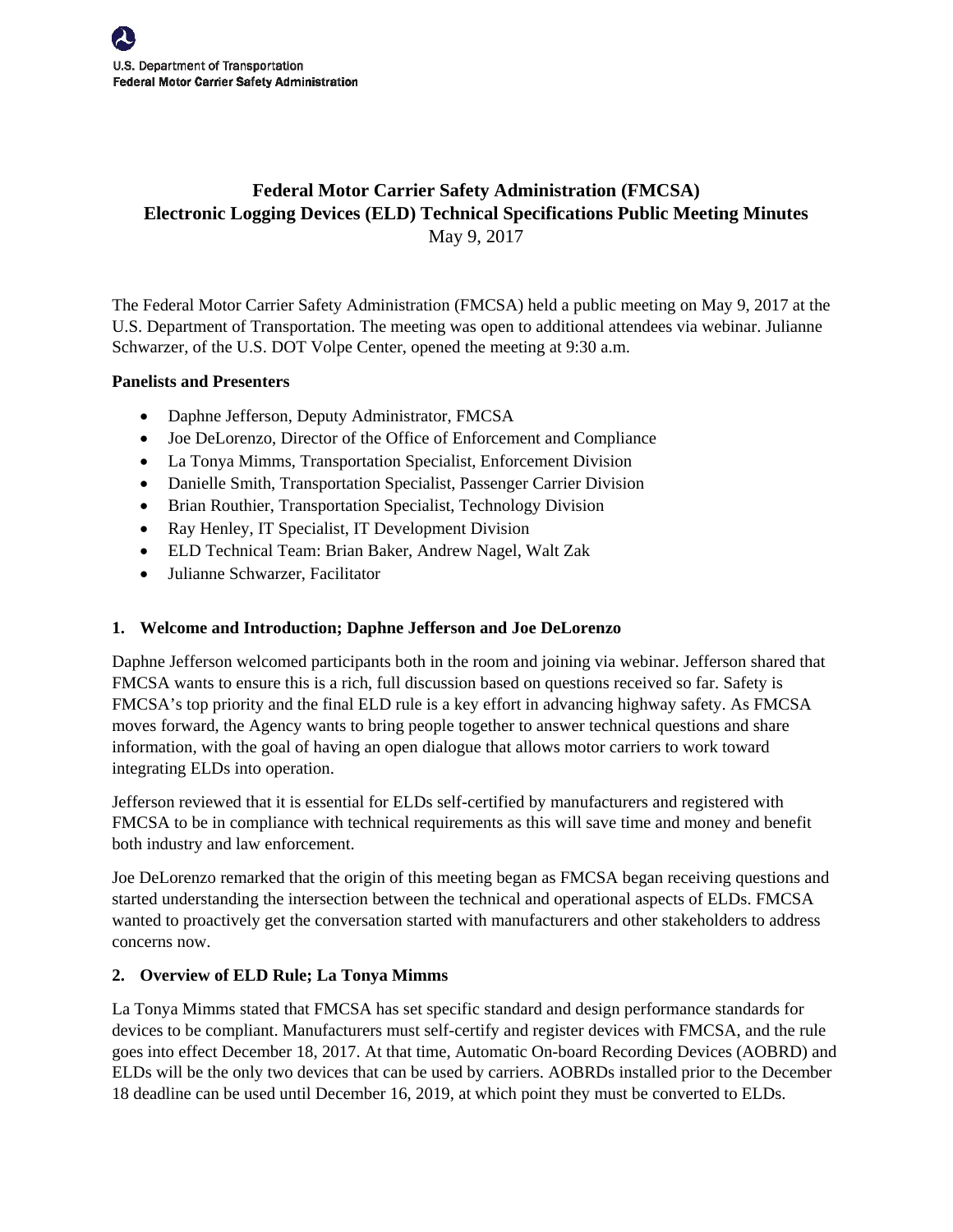#### **3. Roles and Responsibilities; Danielle Smith**

Danielle Smith reviewed that FMCSA has published the rule, and it is the Agency's responsibility to make sure all stakeholders are on a level playing field. The technical specifications are exactly what a motor carrier needs to know to make sure they are in compliance. Smith noted that the ELD rule does not change HOS regulations, only the way HOS are recorded.

Responsibilities:

- FMCSA is informing carriers, drivers, and manufacturers about the requirements of ELD final rule.
	- o FMCSA will maintain Web Services to facilitate data transfer.
	- o FMCSA will train enforcement personnel on how to use ELDs.
	- o FMCSA will remove ELDs known to not meet requirements from list of self-certified ELDs.
- Manufacturers are registering devices now.
	- o It is the manufacturer's responsibility to ensure their devise are registered with FMCSA, self-certify that they meet the technical requirements, ensure the security of devices, and respond to carriers quickly to resolve malfunctions.
	- o Manufacturers must keep ELD self-certification up-to-date with FMCSA.
	- o The most important functions are powering on, recording data, and certifying records.
	- o ELDs must automatically sense motion status, vehicle miles, engine hours, CMV position, and CMV VIN.
- Motor carriers will select the ELD that best suits their needs.
	- o If ELD malfunctions, carriers must correct, repair, replace or service the malfunctioning ELD within 8 days.
	- o Carriers will train drivers on how to use ELDs.
	- o Carriers will ensure that all non-exempt vehicles and drivers have functioning ELDs.
- Drivers will be trained on how to use the ELD their motor carrier selects.
	- o Drivers must make sure the ELD is fully functional within one minute of the engine receiving power.

ELDs will pull data on duty status and supporting events from the vehicle, retain the data, and generate a standard output file. When DOT receives that data, they are looking for date, time, and vehicle position. The only automatic duty statuses are Driving and On-Duty Not Driving, and drivers will be required to manually enter other statuses. There are two special categories that do not affect the time the driver had vehicle in motion and they are Authorized Personal Use and Yard Moves. It is not mandatory that the carrier allow drivers to use these two options but they are required to be in the system so the carrier can assign the capability if they see fit.

Annotations will be added to statuses for factors like adverse driving conditions.

The ELD needs to be able to review its internal integrity, power compliance, engine synchronization compliance, timing compliance, positioning compliance, data recording compliance. Brief losses of GPS will not trigger a malfunction.

Driver Manual Entry: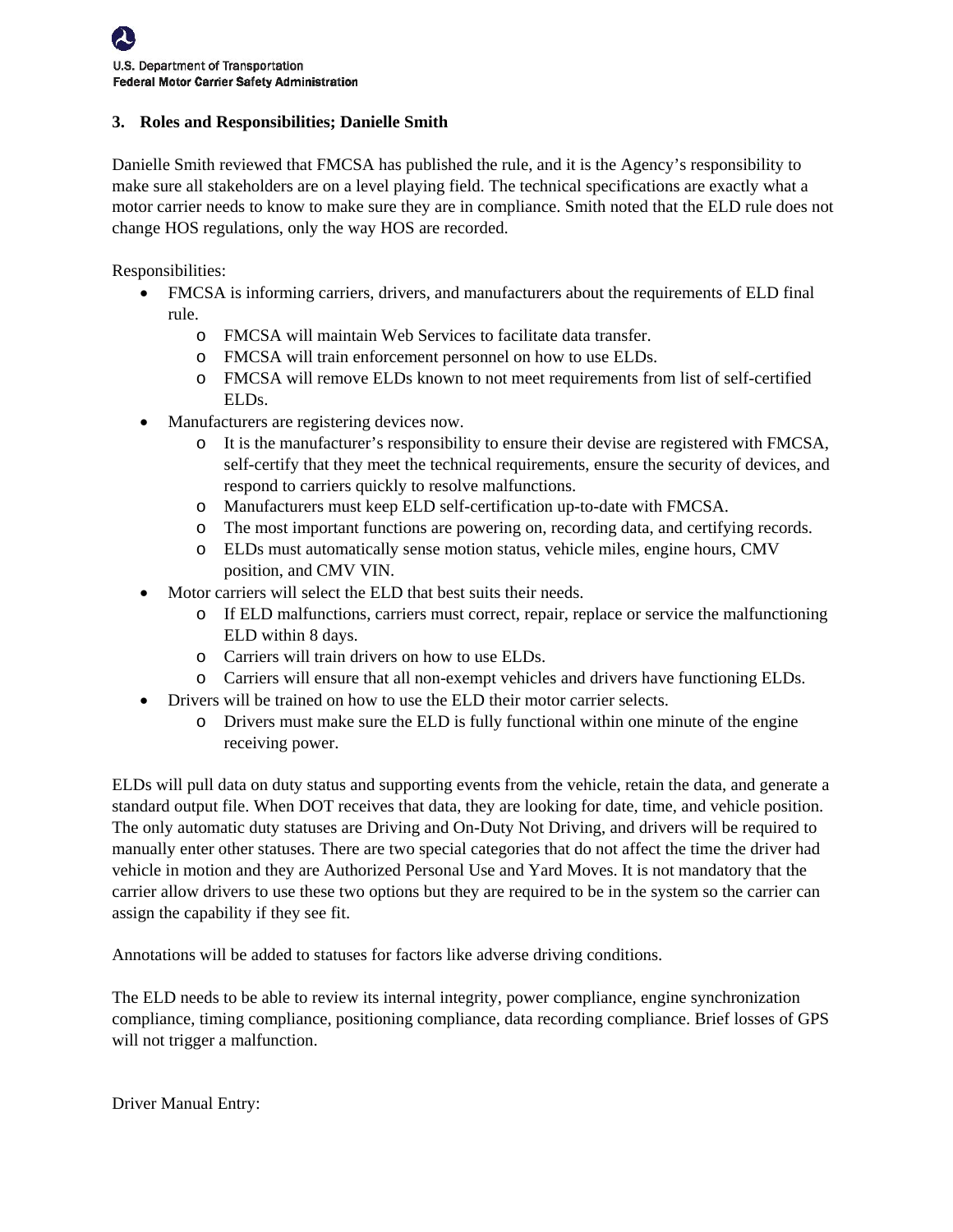- Driver can enter power unit number, trailer number, and shipping document number.
- Co-Driver must be able to make entries over records while vehicle is in motion, but must not be able to switch driving roles while vehicle is in motion.

Driver Certification:

- Driver must certify that the data entries and record of duty status are true and correct.
- Time zone offset from UTC must be included in certification data.

Data Availability:

- Device must be able to display data from current day and previous seven days,
- Driver must be able to provide either display or printout to an authorized safety official upon request.

Data Integrity

- Event data check will not be validated by FMCSA.
- Line data check and file data check will be validated by FMCSA.

### **Question and Answer Period**

\*Below are highlights from this Q&A period. To hear all questions and complete answers, listen to the [audio recording.](https://connectdot.connectsolutions.com/p85wal6pm0r/?launcher=false&fcsContent=true&pbMode=normal) 

- For logging of engine power status, does ELD device need to be in an "always on" mode to detect the engine power up status or will powering on device from engine's J1939 connector suffice for power on status?
	- o Either way of retrieving power is acceptable as long as it is powering within one minute. If it's an application on a separate device, then the driver needs to understand manual power has to be on prior to the starting of the vehicle.
- What should yard move default to?
	- o For yard move, the driver selects the beginning and end of the period. Once ELD goes through power cycle, it defaults to zero and the driver will enter status manually whether they're on duty, sleeper birth, off duty. It would be the same for personal conveyance and when the vehicle goes through power off it would default to zero and when it goes through power cycle driver would select status.
- Is the generation of a PDF in email to inspector adequate for printing requirement?
	- o No. The rule did not address a PDF version, so the driver has to print records.
- How should deletion of status events be handled if a driver makes a mistake?
	- o There will be no deletions. The ELD rule does not support edits and all original information must be retained. Annotations must be made to address errors.
- Can a single driver account be both subject and exempt?
	- o Yes, so their account would need to be programmed so that the driver can remain in exempt status until they leave 100-mile radius for an extended time and are required to use the ELD. There is no need to fit all scenarios into the driver status because annotations allow to clarify different situations
- Please review yard moves in detail.
	- o ELD providers need to take yard moves into account. When road drivers enter a carrier facility or a yard, other personnel may get into CMV within facility to facilitate next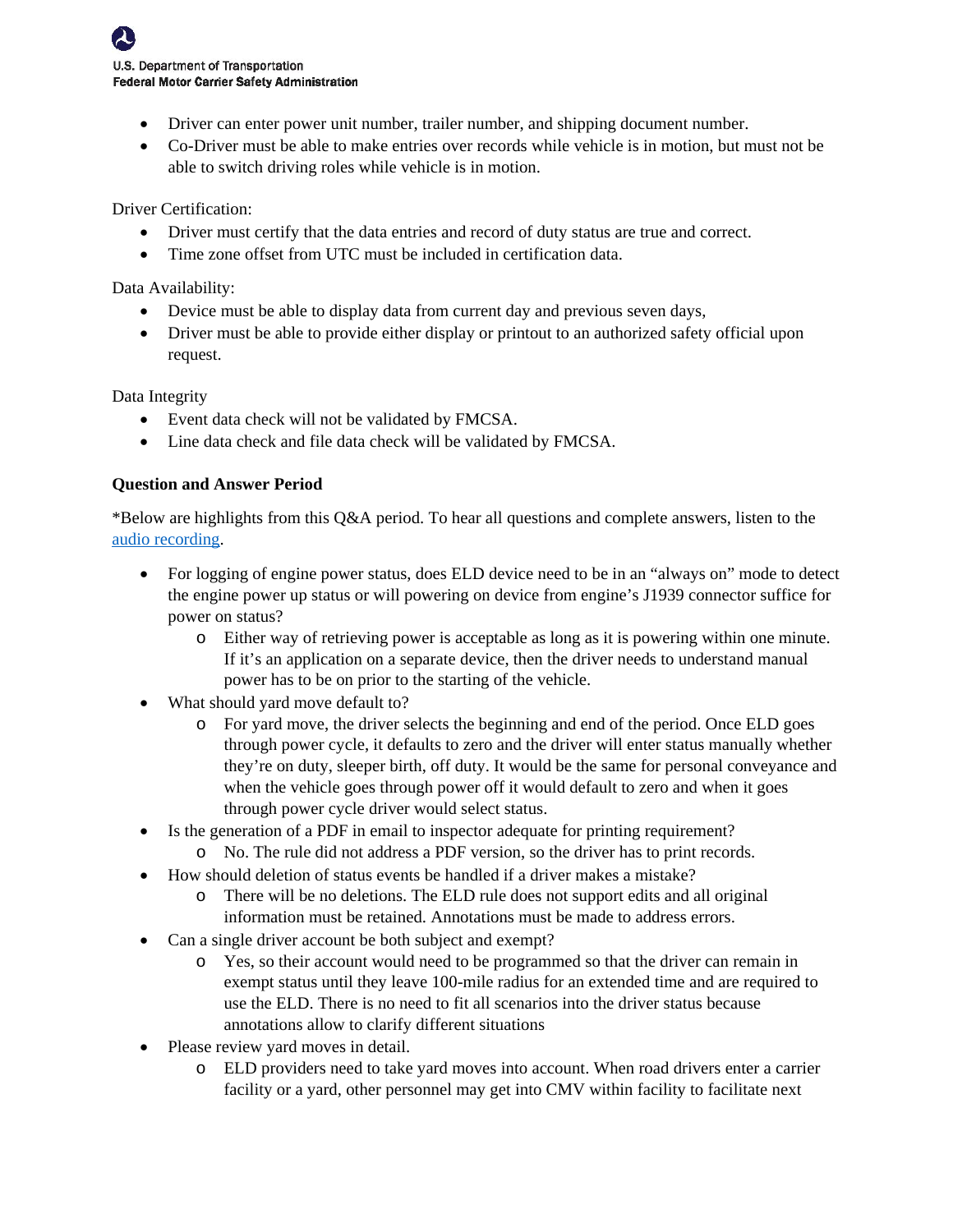movement. When the road driver arrives at the facility, they must log out. There is a process to note unidentified driving with edits. FMCSA has discussed other options and may include in FAQs. There's nothing that would prohibit unidentified driving from being annotated in the back office system. A supervisor would be able to sort those movements in a particular area, know the CMV didn't leave the yard, annotate that movement has been reviewed and definitely occurred on lot.

- Previous guidance stated that a roadside inspector can provide an email address in addition to sending data files to FMCSA, is that true?
	- o During Phase 1, for any ELDs self-certified and registered, it is at the inspector's discretion to provide their email and have data sent to them electronically. During Phase 2, it will be required to send the data electronically.
	- o Once Phase 2 goes live, the data sent via email will be encrypted, thus sending directly to an inspector will not be useful. The only feasible way would be to use the FMCSAprovided email address.
- Can a phone or tablet and the vehicle engine communicate over cellular?
	- o Yes, it can be a Bluetooth plug-in and does not have to be hard wired. As long as it is collecting data elements it can be wireless.

# **4. Technical Requirements for Data Transfer; Ray Henley**

Ray Henley reviewed the options for data transfer, which include FMCSA Web Services, Email, USB 2.0, and Bluetooth. A compliant ELD must meet either the Telematics data transfer option allowing for transfer via Web Services and Email or Local Transfer, allowing for USB 2.0 and Bluetooth.

- FMCSA Web Services
	- o Remote data transfer method
	- o Device connects via Internet, submits data, and receives a response either indicating success or providing a list of errors
	- o Device submits the certificate, file, and the output file comment
	- o FMCSA will set up a way for manufacturers to test data transfer methods before final rule is implemented.
- Email
	- o Remote data transfer method
	- o Email will be encrypted using S/MME format using FMCSA public key
	- o Signed with vendor's private key
- USB 2.0 to inspector's laptop
	- o File validated locally
	- o Only method with no return code given, however, if data file is in the correct format it should be successfully validated
- Bluetooth
	- o File shared via Bluetooth-enabled connection to FMCSA Email Server

ELD Data File Validation:

- Every time a file is transferred to FMCSA, the Agency is performing validation to make sure required fields are there, registration values match, date and time validity.
- FMCSA will either respond with a list of issues found in the data file or provide an "Okay" message so device knows data transfer was successful.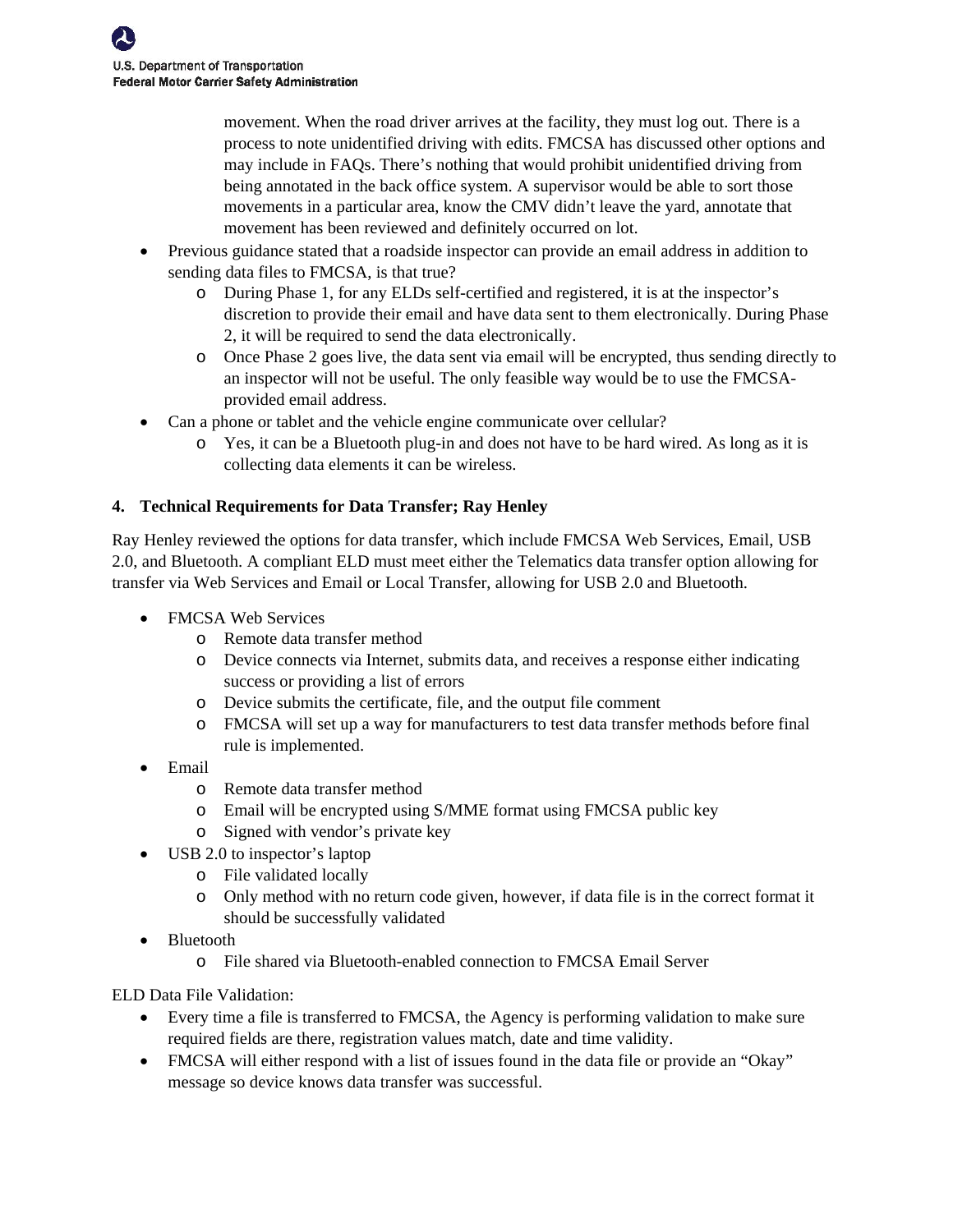# **Question and Answer Period**

\*Below are highlights from this Q&A period. To hear all questions and complete answers, listen to the [audio recording.](https://connectdot.connectsolutions.com/p85wal6pm0r/?launcher=false&fcsContent=true&pbMode=normal) 

- After annotations, will total hours change and violations not be shown?
	- o The system will not be able to identify the driver's annotations and take into account potential violations picked up by the system. While annotations will not clear violations, they will explain them.
- The rule states that the minimum graph size is 1.5x6 inches. Does this apply to smart phones?
	- o No, as that specification is for print and refers to the part of the rule that states the graph must be visible to an officer from outside the truck. During Phase 2, data will be received electronically so display and printout methods won't be used as often but must be available as a backup.
- If a driver rejects unidentified driving time, should that be displayed on the ELD for roadside inspection and output file or be removed?
	- o Unidentified driving cannot be removed from the ELD until it is accepted or signed out.
- What is the resolution process if FMCSA incorrectly rejects a file during data transfer?
	- o If the data file has passed validation, it should not fail during the actual transfer. If there's an issue with the data, that's a time we could fall back to print or display or try an alternate transfer method. If validation fails and provides an error code, the manufacturer should have a process with customers for it to be reported. FMCSA will be diagnosing issues and communicating if it's an error on the Agency's side.
- What do you do if there is no service to use Web Services or Bluetooth?
	- o Fall back to display or printout.
- Is there a date for the release of ELD public key, FMCSA email address, and email system?
	- o There isn't a date yet but they will be available soon. If you have an account through the FMCSA manufacturer registration site already, you'll be notified via company contact. This information will also be posted on the ELD website.
- Will we be able to provide an updated public key in the event of a security breach?
	- o This is one of the pieces that manufacturers are required to keep updated as part of the self-certification process. If you are making an update to your keys or IDs, build enough some time for FMCSA to make the update.
- Once Web Services, etc. are available, will there be a new deadline for vendors to meet the specs?
	- o No, there is no new deadline. Even without these being currently available from FMCSA, manufacturers can still use the rule to self-certify.
- When will FMCSA's ELD Web Services handbook be available to providers?
	- o It will be posted to the manufacturers' page on the ELD website when available.
- Since the data transfer should be a single step, is it still necessary for drivers to enter credentials before starting the transfer process?
	- o Drivers should be logging in when they start recording of their driving records and should not need to log back in to transfer the data. The driver should not have to tell the device which data to send, the single step should compile the necessary data.
- Will FMCSA standards be applicable in the United States and Canada, or are there differences?
	- o Canada has its own rule and FMCSA has discussed differences and similarities. When in the U.S., drivers should be compliant with this rule and when in Canada, their technical specifications will need to be met.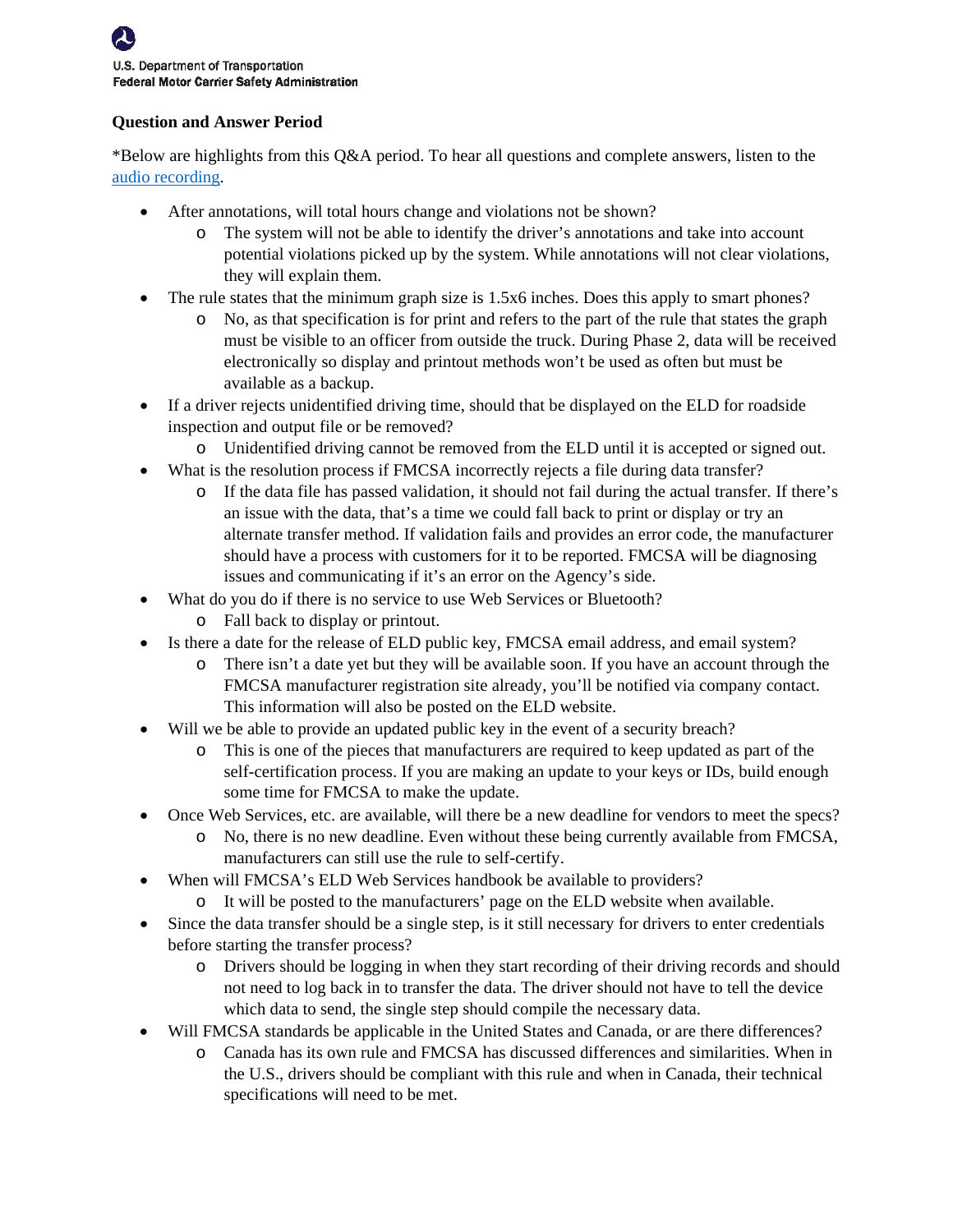- Define "reasonable distance" records must be viewed from.
	- o FMCSA didn't want to specify a specific distance because of the different sized screens the records could be viewed on. The roadside officer should not have to physically enter the cab of the truck to read it.
- Clarify the requirements to have roadside printing, display, or an electronic file. If a driver sends an electronic file, are the first two not required?
	- o The ELD must meet technical requirements at all times. The data transfer is the first option, while print and display are backup options.

# **5. Registration Process; Brian Routhier**

Brian Routhier reviewed the process for manufacturer registration.

Manufacturer Registration:

- 1. Visit FMCSA ELD website
- 2. Create an account
- 3. Provide company and contact information
- 4. Add users

Registering Your Device:

- 1. Visit ELD home page and log in
- 2. Click on "Register device"
- 3. Provide details about devices (name, software, picture of product, user manual, etc.)
- 4. Self-certify device compliance

Due to the fact that data transfer cannot be trialed with an actual authorized safety official and that the Web Services portal at FMCSA is not yet operation, certain test steps are not currently available.

Keeping Your Device Current:

- When vendors modify their products, they must return to the registration site and update their product information.
- Depending on the significance of the changes, this may result in new configuration files.

There is a complete list of self-certified ELDs on the FMCSA ELD website. If FMCSA comes across a device that is suspect, there is an outline for notification, corrective action, and removal, if necessary. Manufactures will have the opportunity to appeal, but the goal is to make sure carriers are using compliant ELDs at all times.

An enhanced registration will be coming soon so that FMCSA can collect supplemental company information and the ELD's public key. This will also provide FMCSA's public key, FMCSA's email address for email submissions, WSDL/WSD for Web Services submission, Interface Control Document & Development Guide, file validator, and data transfer test.

#### **Question and Answer Period**

\*Below are highlights from this Q&A period. To hear all questions and complete answers, listen to the [audio recording.](https://connectdot.connectsolutions.com/p85wal6pm0r/?launcher=false&fcsContent=true&pbMode=normal)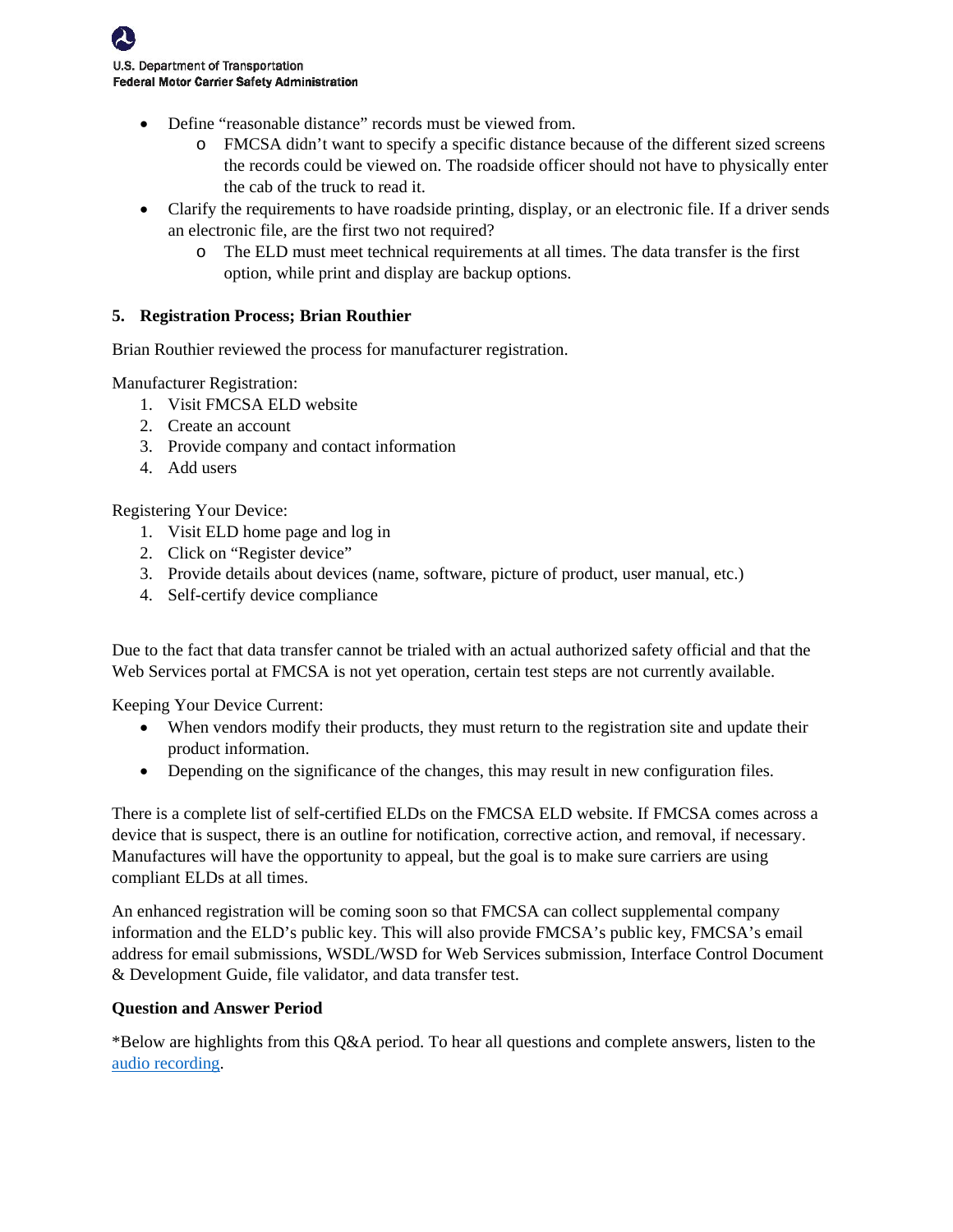- When will FMCSA start testing ELDs that have been self-certified and remove them from list if they are non-compliant?
	- o FMCSA is not currently removing any ELDs. In Phase 2, FMCSA will start pursuing enforcement of the ELD rule and confirm that devices are up to specification. FMCSA does not intend to test all devices because they are self-certified. If an issue is brought to FMCSA's attention, they would institute a test process to confirm there is a mistake in the event the provider does not identify a glitch themselves.
- Some carriers have drivers that operate within multiple organizations. Will they need separate log-in credentials for different organizations and carry hours and print outs?
	- o FMCSA did not require interoperability, so one device doesn't need to have the capability speak to a different device. Each driver can only have one account per motor carrier. The minimal requirement in this case would be that the driver would have printed ELD status with them to reflect their previous seven days. Every motor carrier that utilizes that driver is responsible for keeping up with their HOS status.
- Will it be possible for providers to pass sample data through EROD systems to check for violations and debugging of our systems?
	- o Yes, FMCSA has discussed this and will have a file validator for sample files.
- Is self-certification a one-time effort is do devices need to be certified every year?
	- o The self-certification will only be required once unless there are major changes to device, but there is no annual or periodic requirement.
- There are sometimes issues with batteries dying due to temperature or when the driver runs out of charge power. Are there any options in these situations?
	- o This would be considered a malfunctioning and the driver would need to have record of duty status on them. If it's a common occurrence, there may be other issues where ELD meets technical specifications but doesn't function correctly. That would require the driver to constantly reconstruct their record of duty status.
- What constitutes a major change to an ELD?
	- o FMCSA did not define the magnitude of change requiring a manufacturer to self-certify because they did not want to set parameters. One example of a major change is if the certificate has changed.
- How do you suggest owner/operators supervise themselves in terms of operating as a supervisory account and a driver account?
	- o The support personnel account is not allowed to record ELD data and the driver account doesn't have administration rights, so within ELD system the true owner/operator will be managing own accounts. FMCSA created both types of accounts so administrative changes and the actual ELD record are both visible. There is no overriding of ELD data so there are checks and balances within the rule.
- How does FMCSA handle security with regards to ELDs?
	- o FMCSA is aware that like with any device, there are hacking issues. FMCSA does not regulate cyber security and does not have guidelines, but the team is involved with cyber security teams within the Agency and with outside partners to raise awareness.
- Many drivers use a synthesized odometer. Is this acceptable?
	- o Yes, there's a section in the rule that outlines tolerances for data retrieved in ways other than the preferred method.
- Miles and hours of life of a vehicle are propriety to OEMs. Is using miles and hours since connecting to ELD sufficient?